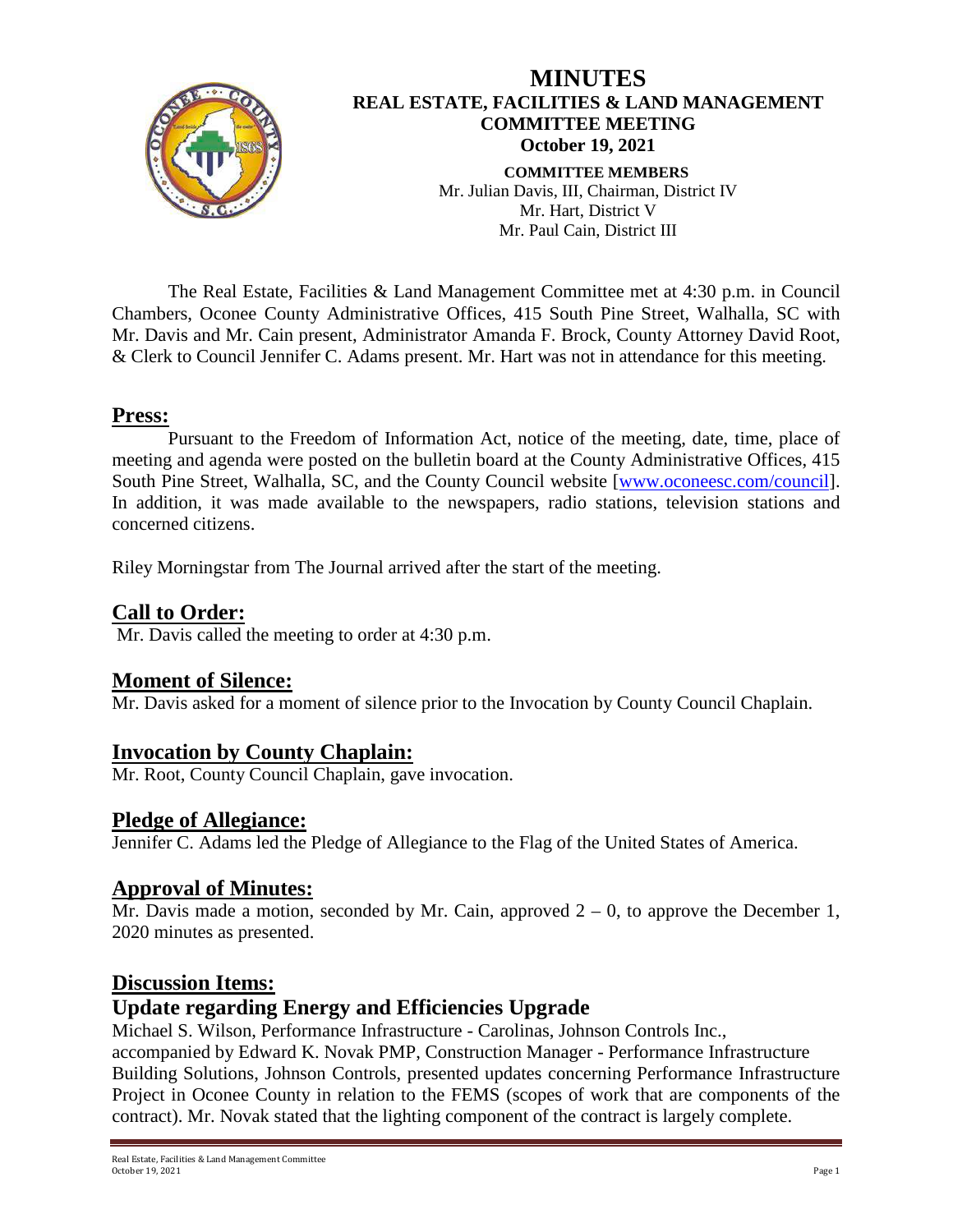He also stated that they were able to find some additional savings/funds which has allowed the project to include more buildings that were originally outside of the scope of the contract, and thus providing increased future energy savings for Oconee County.

Mr. Novak also remarked, that in relation to the new roofing system for the Sherriff's office, they would start some preemptive work with the savings that have been found but did suggest that the roofing component for the Sheriff's Office be reallocated into a separate contract

# **Discussion regarding feasibility of facility construction at Pine Street for increased citizen services**

Ms. Brock addressed the conditions of the Oconee County Sheriff's Office roof/gutter system and the need for a new roof and not repairs. The current roof has been engineered and bids have been sent out, but the current cost is considerably more than anticipated to replace the entire roof and not just portions, as was the case in the past.

Ms. Brock recognized enormous 2020 voter turnout and the fact that our current building, located at 415 S. Pine Street, Walhalla, SC, had it been open to the public, would not have been considered secure regarding the storage and placement of voting machines. She further stated, that based on past elections and consistently increased voter turnout, it's likely that future elections will result in increased interest from voters, and that a safer, more secure, permanent, facility for absentee voting is necessary.

Ms. Brock noted a feasibility study would be required for the proposed site, which would provide information necessary for a cost estimate.

Mr. Davis made a motion for a feasibility study for the relocation of the Voter Registration Headquarters.

Mr. Davis stated he would like to see if a meeting room could be included in the possible new construction. Ms. Brock also noted that current Council Chambers have, in the past, proven to be too small on various occasions.

Mr. Davis made a motion, seconded by Mr. Cain, approved, 2-0, to move forward with a feasibility study for the construction of an annex facility at the Pine Street location.

Mr. Davis touched base on the energy report from the Johnson Controls project and that the savings are phenomenal. Mr. Davis extended his appreciation to the whole Johnson Controls staff for their hard work on the Energy and Efficiencies Upgrade throughout the county.

Ms. Brock emphasized the importance of working with local contractors on this project and that we are very pleased to put local contractors to work in our buildings.

# **Westminster Magistrate Facility Update**

Ms. Brock addressed the construction of the new Westminster Magistrate Facility with onsite photos [copy filed with backup materials] illustrating the progress of the facility. She further stated the project is both on time and on budget.